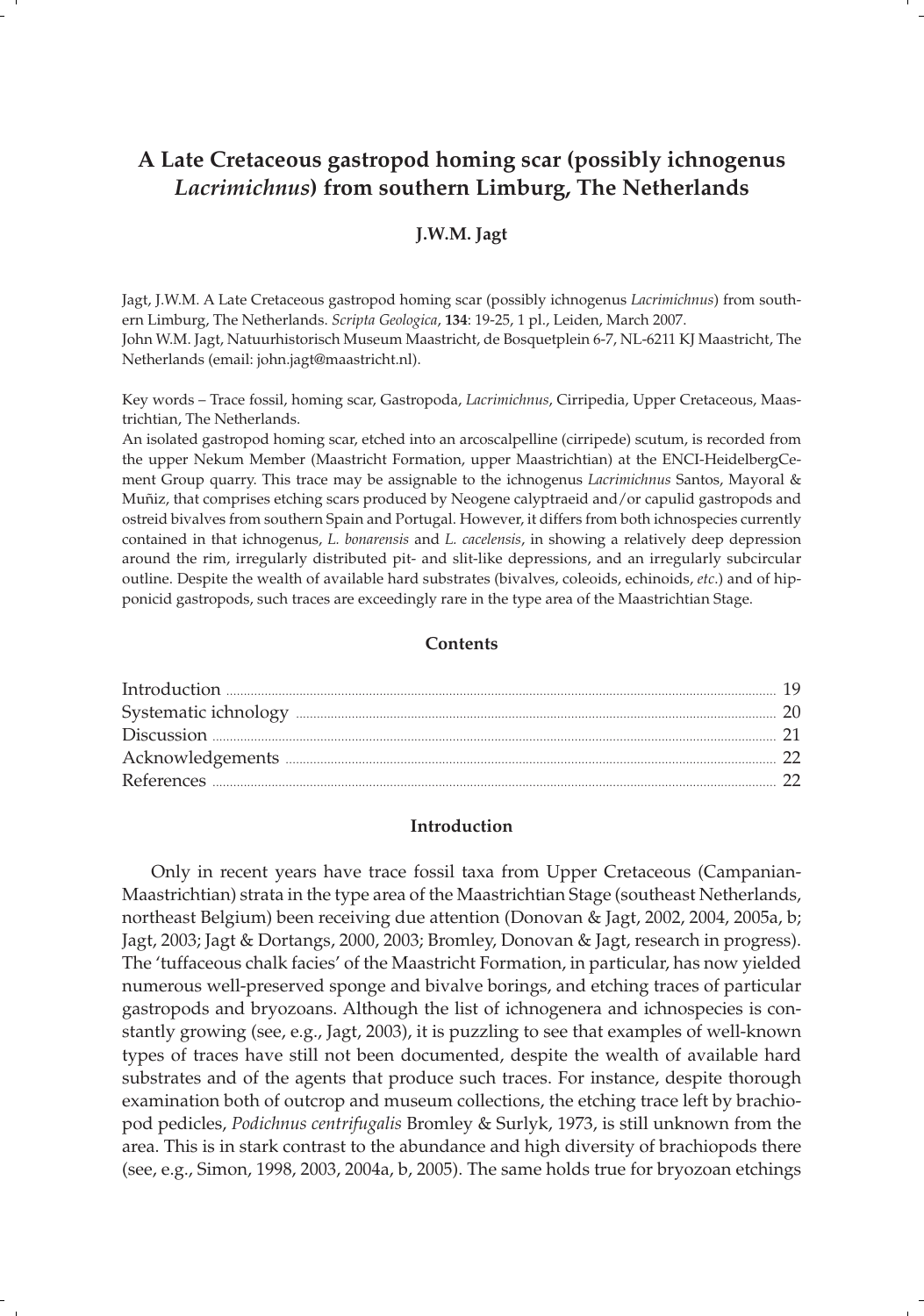(ichnogenus *Leptichnus* Taylor, Wilson & Bromley, 1999); although many hundreds of cheilostomate species are on record from the type Maastrichtian, only a few occurrences of this etching trace, on coleoids and ostreid bivalves, are known to date.

 Other etching traces on hard (calcareous) substrates, that have been reported, are those produced by anomiid bivalves (*Centrichnus* Bromley & Martinell, 1991), vermetid gastropods (*Renichnus* Mayoral, 1987) and, possibly scalpellid cirripedes (*Flosculichnus*  Donovan & Jagt, 2005a). Examples of these are also known from the Maastrichtian type area; see Jagt (2003) and Donovan & Jagt (2005a) for illustrations.

 Another type of scar, referred to as 'homing scars' produced by hipponicid gastropods, has been reported from the Pliocene of Okinawa (southwest Japan) and is preserved on an olivid gastropod (Noda, 1991, fig. 7; see also Bromley & Heinberg, 2006). The present trace (Pl. 1), on the right scutum of an arcoscalpelline cirripede, *Arcoscalpellum gracile* (Bosquet, 1854), is comparable in structure and thus might have been produced by a juvenile hipponicid. The sole hipponicid known in the study area is *Hipponyx dunkerianus* Bosquet, 1848 (see Binkhorst van den Binkhorst, 1861; Kaunhowen, 1898). This species ranges from the base of the Nekum Member to the top of the Meerssen Member and locally is commonly fixed to the walls of crustacean burrows (of the ichnogenus *Thalassinoides*) as well as occurring loosely, albeit abraded, in the various fossil hash levels characterising the latter unit. So far, it has not been seen on any other substrate except for hardground surfaces and burrow walls. Calyptraeids and/or capulids (see Santos *et al.*, 2003, 2004) may also be suggested as trace makers, but as far as I can tell these have not been recorded from the type Maastrichtian. Anomiid and ostreid bivalves, and vermetid gastropods leave etching traces having a different morphology; these should not be confused with the present specimen, as discussed below.

 Specimens illustrated and/or referred to in the text are deposited in the collections of the Nationaal Natuurhistorisch Museum, Leiden (RGM) and the Natuurhistorisch Museum Maastricht (NHMM).

# **Systematic ichnology**

## **Ichnogenus** *Lacrimichnus* **Santos, Mayoral & Muñiz, 2003**

 *Type ichnospecies* – *Lacrimichnus cacelensis* Santos, Mayoral & Muñiz, 2003, p. 184, pl. 1, figs. 1-5, by original designation.

 *Diagnosis –* (After Santos *et al.*, 2003, p. 184.) 'Surface marks with oval to slightly ellipsoidal margin terminating on sharp end, with overall teardrop-shape. The margin clearly distinguished by colour of surrounding substrate, which is usually more heavily weathered or eroded, or by fairly deep, wide boring. Marks are smooth or exhibit light ornamentation consisting of discrete, shallow series of eccentric borings on interior.'

# *Lacrimichnus*? isp. Pl. 1.

*Material –* A single specimen (RGM 211 422).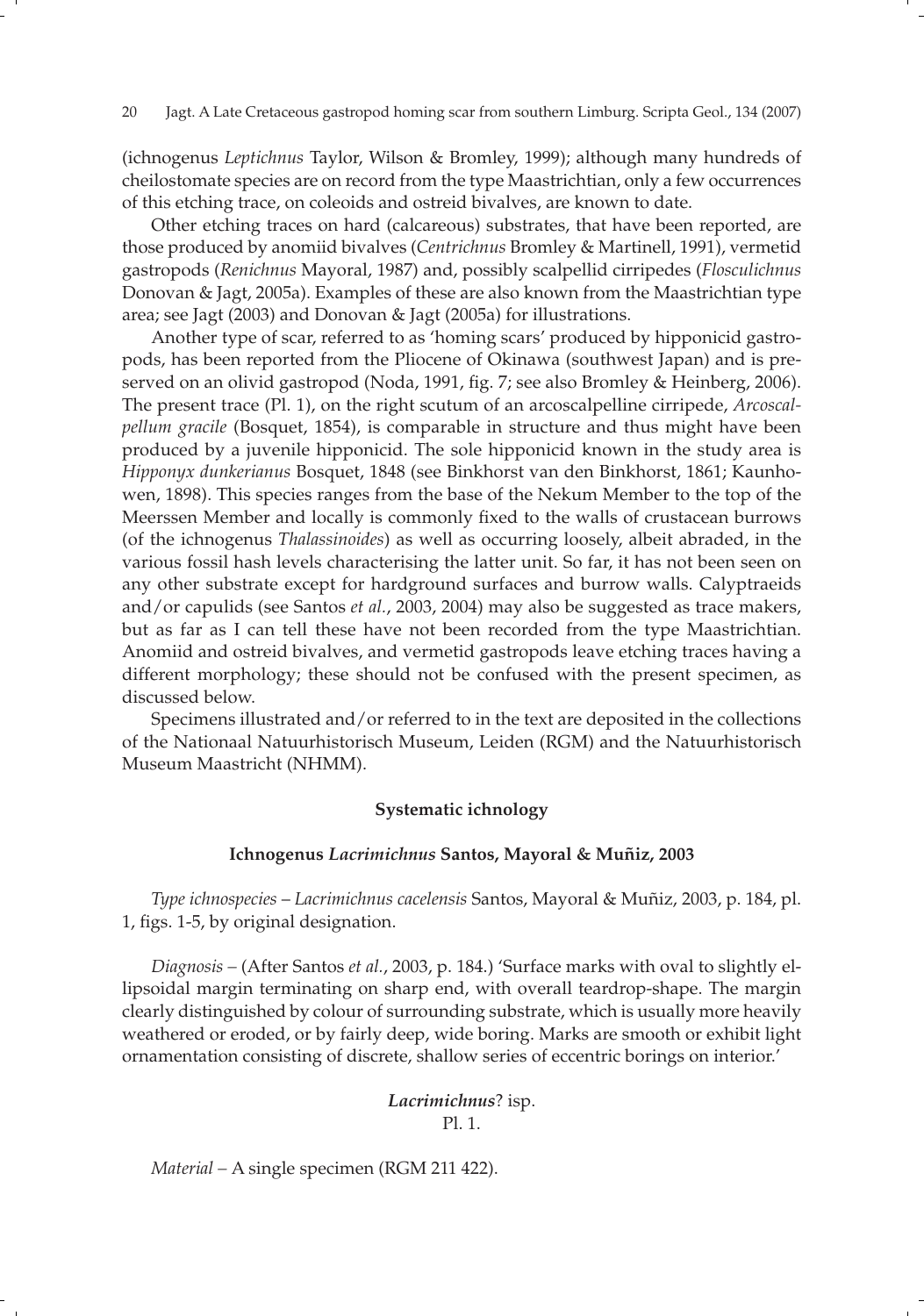*Locality and horizon –* ENCI-HeidelbergCement Group quarry, St Pietersberg (Maastricht); Maastricht Formation, Nekum Member, top of subunit IVe-5 (see Felder & Bosch, 1998); upper Maastrichtian (*Belemnitella junior* Zone).

*Description –* The single trace is situated in the apical half of an average-sized right scutum, roughly wedged in between the occludent margin and apicobasal ridge (terminology following Withers, 1935) of the valve, and slightly oversteps the latter. Its shape is irregularly subcircular, with the greatest diameter being 3.4 mm. The outer rim comprises a relatively deep depression along its circumference, although there is marked variation in depth; an inner rim is sporadically distributed and consists of discontinuous pit- and slit-like depressions. A 'central field' shows minute corrugations (Pl. 1) which obliterate ornament features of the cirripede valve. Certain growth lines in the cirripede scutum have become accentuated, but are not part of the trace. The corrugated structures in the apical portion of this scutum  $(Pl. 1, fig. A)$  represent the remains of an adhering benthic foraminifer, *Planorbulinella cretae* (Marsson, 1878) (see Hofker, 1966).

## **Discussion**

 Santos *et al.* (2003) distinguished two ichnospecies, *L. cacelensis* and *L. bonarensis*. The former comprises oval to very elongate-ellipsoidal traces, round on one end and very sharp on the other, with a clear teardrop shape, and a margin defined by a relatively deep trace enclosing a slightly depressed inner zone which may either be smooth or possess a faint ornament of eccentric lines. The latter has a subcircular to suboval outline and consists of an extremely shallow furrow; bands or rings are usually not observed; the inside is smooth and lacks ornament, while one end is sharp and the other completely rounded.

 Santos *et al.* (2003) compared *L. cacelensis* with attachment scars of the hipponicid gastropod, *Hipponyx conicus* (compare Cernohorsky, 1968; Radwański, 1977), now *Sabia conica* (see Vermeij, 1998). They noted that those marks are elliptical in shape and of similar size, but their margin showed a crenulate, highly irregular furrow (compare Vermeij, 1998, figs. 1, 2) which is well defined on the lower edge and poorly defined, or absent, on the frontal margin. The ornament of the inner zone comprises thin radial lines, but lacks concentric lines. The deepest zones in these traces lie on the lateral edges, in the centre and in the frontal margin, which corresponds to the apical portion of the shell. These show a relatively deep depression which is reminiscent of the roughly triangular depressed zone along the frontal edge in *L. cacelensis*.

 Although the present trace (Pl. 1) does show pit- and slit-like depressions in places, it lacks the clearly developed crenulated margin and deeply excavated anterior pit, bounded by a wide rim (see Vermeij, 1998, figs. 1, 2), seen in traces left by the genus *Sabia.* Examples of the modern equivalent of the trace fossil *L. cacelensis* (NHMM JJ 13295a-d), produced by the calyptraeid *Crepidula fornicata* (Linné) on the pectinid bivalve *Pecten maximus* Linné, are much shallower, larger and do not display any ring at all, but these may be individual variations.

 On account of the morphology, RGM 211 422 cannot be confused with traces produced by anomiid bivalves, vermetid gastropods or verrucid and/or balanid cirripedes.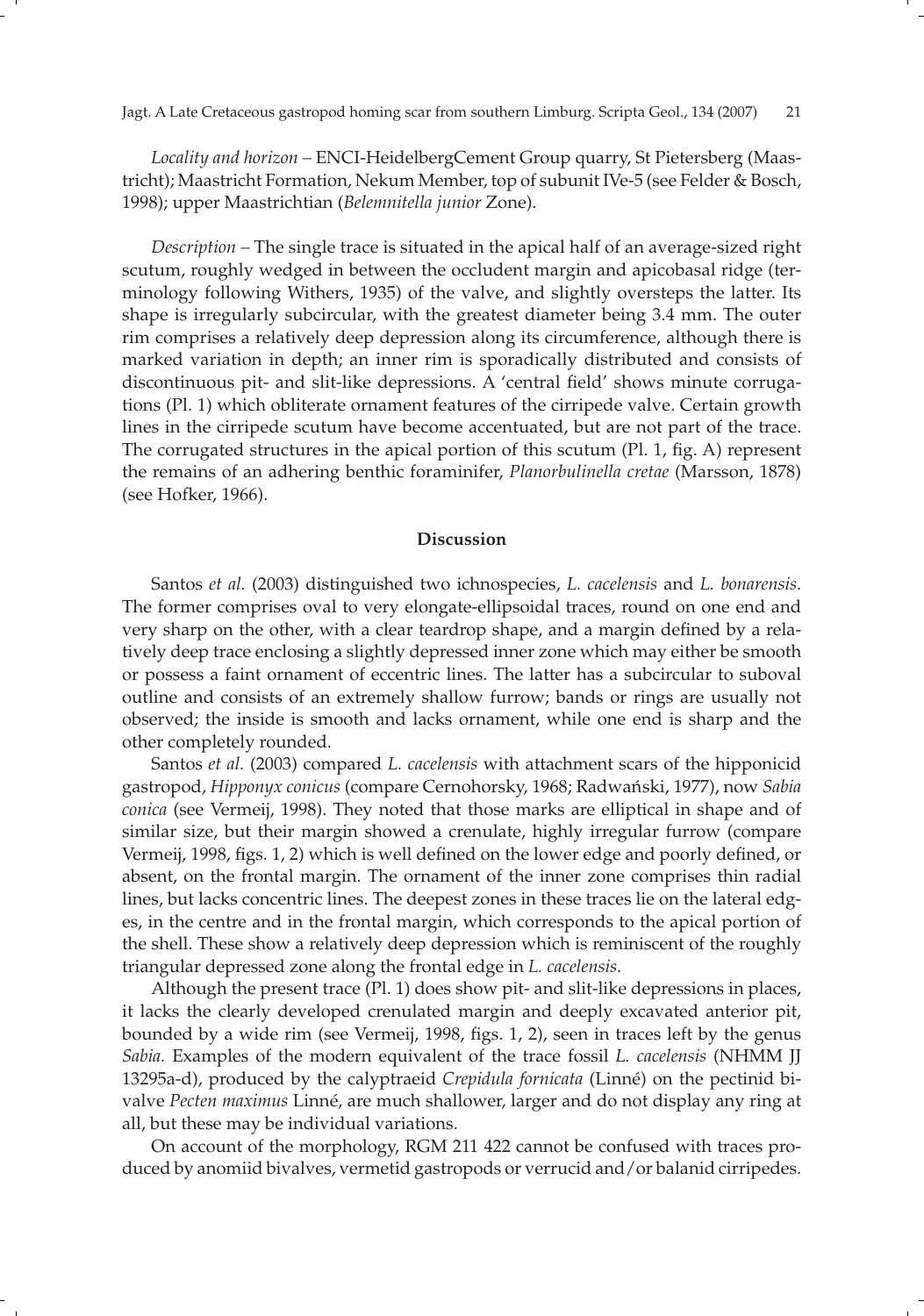The calcified byssus of anomiids leaves highly characteristic, tear-shaped attachment scars of sequentially enlarged arcuate depressions (see Bromley & Martinell, 1991; Bromley, 1999, 2004; Taddei Ruggiero, 1999; Jagt, 2003; Bromley & Heinberg, 2006), while vermetid scars consist of a deeply etched arcuate structure, as illustrated by Mayoral (1987, fig. 3; pl. 2, fig. 13), Taddei Ruggiero (1999, fig. 1O, P), Jagt (2003, pl. 2, fig. 3), Donovan (2004, figs. 1-3) and Bromley & Heinberg (2006, fig. 13). Verrucid barnacles, of which two species occur in the type Maastrichtian (balanids being unknown until later in the Paleogene; see Taylor & Wilson, 2003), have so far only been found attached to burrow walls in hardground, often associated with bryozoans and serpulids, and on calcareous sponges (pers. obs.). It may be expected that such cirripedes produced traces on calcareous substrates, of the type described as *Centrichnus concentricus* by Bromley & Martinell (1991, p. 249, fig. 7; see also Martinell & Domènech, 1982, pl. 2, figs. 5, 8, 9). Homing scars, with radular traces, produced by patellid gastropods (see Voigt, 1977, pl. 3d) also differ in structure and cannot be confused with RGM 211 422.

 In conclusion, it appears that both RGM 211 422 and examples of gastropod homing scars described and illustrated by Noda (1991) may be assignable to *Lacrimichnus*, but more material is needed to determine their specific ichnotaxonomic status.

#### **Acknowledgements**

 I thank B.W.M. van Bakel (Uden) for photography, E. Mayoral (Huelva) for providing items of literature, the management of the ENCI-HeidelbergCement Group for access to their quarry over recent years, and S.K. Donovan (Leiden) and D.J. Blissett (Fredericton) for critical reviews of an earlier typescript.

## **References**

- Binkhorst van den Binkhorst, J.-T. 1861. *Monographie des Gastéropodes et des Céphalopodes de la Craie supérieure du Limbourg, suivie d'une description de quelques espèces de Crustacés du même dépôt crétacé, avec dix-huit planches dessinées et lithographiées par C. Hohe, de Bonn.* A. Muquardt, Bruxelles/Muller Frères, Maastricht: vi+83+44 pp.
- Bosquet, J. 1848. Notice sur une nouvelle espèce du genre *Hipponix*, de la craie supérieure de Maestricht. *Bulletin de l'Académie royale de Belgique*, **15**: 3-7.
- Bosquet, J. 1854. Monographie des Crustacés fossiles du terrain Crétacé du Duché Limbourg. *Verhandelingen uitgegeven door de Commissie belast met het vervaardigen eener geologische Beschrijving en Kaart van Nederland, Tweede deel.* A.C. Kruseman, Haarlem: 1-127 [10-137].
- Bromley, R.G. 1999. Anomiid (bivalve) bioerosion on Pleistocene pectinid (bivalve) shells, Rhodes, Greece. *Geologie en Mijnbouw*, **78**: 175-177.
- Bromley, R.G. 2004. A stratigraphy of marine bioerosion. *In*: McIlroy, D. (ed.), *The Application of Ichnology to Palaeoenvironmental and Stratigraphic Analysis*. Geological Society, Special Publication, **228**: 455-479.
- Bromley, R.G. & Heinberg, C. 2006. Attachment strategies of organisms on hard substrates: a palaeontological view. *Palaeogeography, Palaeoecology, Palaeoclimatology*, **232**: 429-453.
- Bromley, R.G. & Martinell, J. 1991. *Centrichnus*, new ichnogenus for centrically patterned attachment scars on skeletal substrates. *Bulletin of the Geological Society of Denmark*, **38**: 243-252.
- Bromley, R.G. & Surlyk, F. 1973. Borings produced by brachiopod pedicles, fossil and Recent. *Lethaia*, **6**: 349-365.
- Cernohorsky, W.O. 1968. Observations on *Hipponix conicus* (Schumacher, 1817). *The Veliger*, **10**: 275.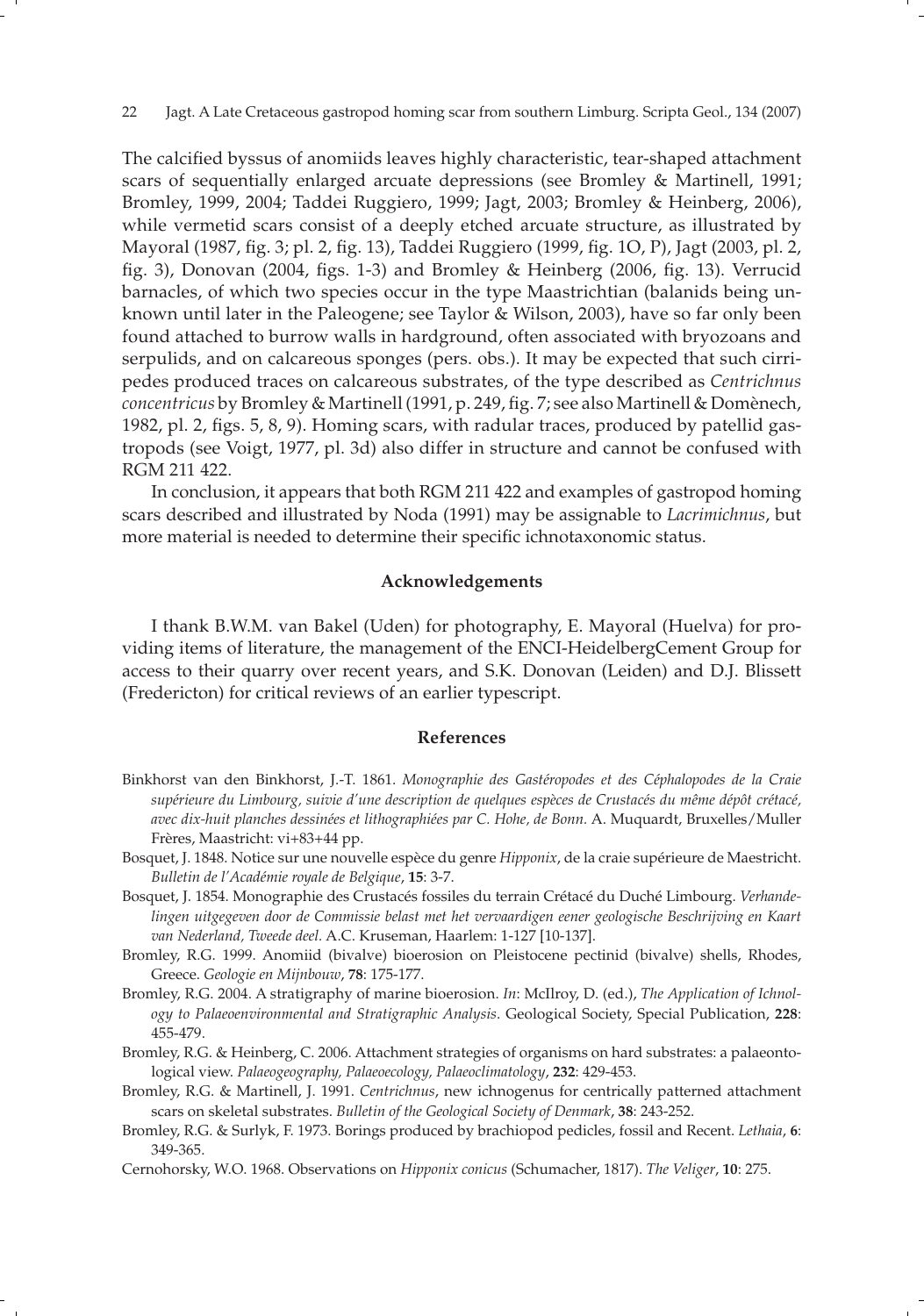- Donovan, S.K. 2004. The ichnofossil *Renichnus arcuatus* Mayoral, 1987 in the Pleistocene of Jamaica. *Bulletin of the Mizunami Fossil Museum*, **30** (for 2003): 137-140.
- Donovan, S.K. & Jagt, J.W.M. 2002. *Oichnus* Bromley borings in the irregular echinoid *Hemipneustes* Agassiz from the type Maastrichtian (Upper Cretaceous, The Netherlands and Belgium). *Ichnos*, **9**: 67-74.
- Donovan, S.K. & Jagt, J.W.M. 2004. Taphonomic and ethologic aspects of ichnology of the Maastrichtian of the type area (Upper Cretaceous, The Netherlands and Belgium). *Bulletin de l'Institut royal des Sciences naturelles de Belgique, Sciences de la Terre*, **74**: 119-127.
- Donovan, S.K. & Jagt, J.W.M. 2005a. *Flosculichnus tectus*, an etched attachment scar from the Upper Cretaceous (Maastrichtian) of The Netherlands. *Bulletin de l'Institut royal des Sciences naturelles de Belgique, Sciences de la Terre*, **75**: 207-210.
- Donovan, S.K. & Jagt, J.W.M. 2005b. An additional record of *Oichnus excavatus* Donovan & Jagt from the Maastrichtian (Upper Cretaceous) of southern Limburg, The Netherlands. *Scripta Geologica*, **129**: 147-150.
- Felder, W.M. & Bosch, P.W. 1998. Limburgnummer 9A: Geologie van de St. Pietersberg bij Maastricht. *Grondboor & Hamer*, **52**: 53-63.
- Hofker, J. 1966. Maestrichtian, Danian and Paleocene Foraminifera. The Foraminifera of the type Maestrichtian in South Limburg, Netherlands, together with the Foraminifera of the underlying Gulpen Chalk and the overlying calcareous sediments; the Foraminifera of the Danske Kalk and the overlying greensands and clays as found in Denmark. *Palaeontographica, Supplement* **A10**: ii+376 pp.
- Jagt, J.W.M. 2003. The ichnofossil genera *Radulichnus* and *Renichnus* in the Maastrichtian of The Netherlands and Belgium. *Bulletin de l'Institut royal des Sciences naturelles de Belgique, Sciences de la Terre*, **73**: 175-184.
- Jagt, J.W.M. & Dortangs, R.W. 2000. Opmerkelijke Luiks-Limburgse Krijtfossielen. Deel 4. Goedzittende paardezadels. *Natuurhistorisch Maandblad*, **89**: 183-186.
- Jagt, J.W.M. & Dortangs, R.W. 2003. Opmerkelijke Luiks-Limburgse Krijtfossielen. Deel 6. Mosdiertjes vermist. *Natuurhistorisch Maandblad*, **92**: 28-29.
- Kaunhowen, F. 1898. Die Gastropoden der Maestrichter Kreide. *Paläontologische Abhandlungen* (neue Folge), **4**: 1-132.
- Marsson, T.F. 1878. Die Foraminiferen der weissen Schreibkreide der Insel Rügen. *Mittheilungen des naturwissenschaftlichen Vereins für Neu-Vorpommern und Rügen in Greifswald*, **10**: 115-196.
- Martinell, J. & Domènech, R. 1982. Boring activity of epibionts in an early Holocene molluscan fauna of Spanish Catalunya. *Acta Geológica Hispánica*, **16**: 145-149.
- Mayoral, E. 1987. Acción bioerosiva de Mollusca (Gastropoda, Bivalvia) en el Plioceno inferior de la Cuenca del Bajo Guadalquivir. *Revista española de Paleontología*, **2**: 49-58.
- Noda, H. 1991. Fossil homing scar of gastropod *Hipponix (Malluvium) lissus* from the Pliocene Shinzato Formation of Okinawa Prefecture, southwestern Japan. *Annual Report of the Institute of Geosciences, University of Tsukuba*, **17**: 43-47.
- Radwański, A. 1977. Present-day types of trace in the Neogene sequence; their problems of nomenclature and preservation. *In*: Crimes, T.P. & Harper, J.C. (eds), *Trace Fossils 2*: 227-264. Seel House Press, Liverpool.
- Santos, A., Mayoral, E. & Muñiz, F. 2003. New trace fossils produced by etching molluscs from the Upper Neogene of the southwestern Iberian Peninsula. *Acta Geologica Polonica*, **53**: 181-188.
- Santos, A., Mayoral, E. & Muñiz, F. 2004. Additional note to new trace fossils produced by etching molluscs from the Upper Neogene of the southwestern Iberian Peninsula. *Acta Geologica Polonica*, **54**: 53-54.
- Simon, E. 1998. Brachiopoden. *In*: Jagt, J.W.M., Leloux, J. & Dhondt, A.V. (eds), Limburgnummer 9B: Fossielen van de St. Pietersberg. *Grondboor & Hamer*, **52**: 130-133.
- Simon, E. 2003. A new late Maastrichtian rhynchonellide brachiopod from the Kunrade Limestone facies near Maastricht (southern Limburg, The Netherlands). *Bulletin de l'Institut royal des Sciences naturelles de Belgique, Sciences de la Terre*, **73**: 137-148.
- Simon, E. 2004a. A new Late Maastrichtian species of *Cyranoia* (Terebratulida, Brachiopoda) from Belgium and The Netherlands. *Bulletin de l'Institut royal des Sciences naturelles de Belgique, Sciences de la Terre*, **74**: 105-118.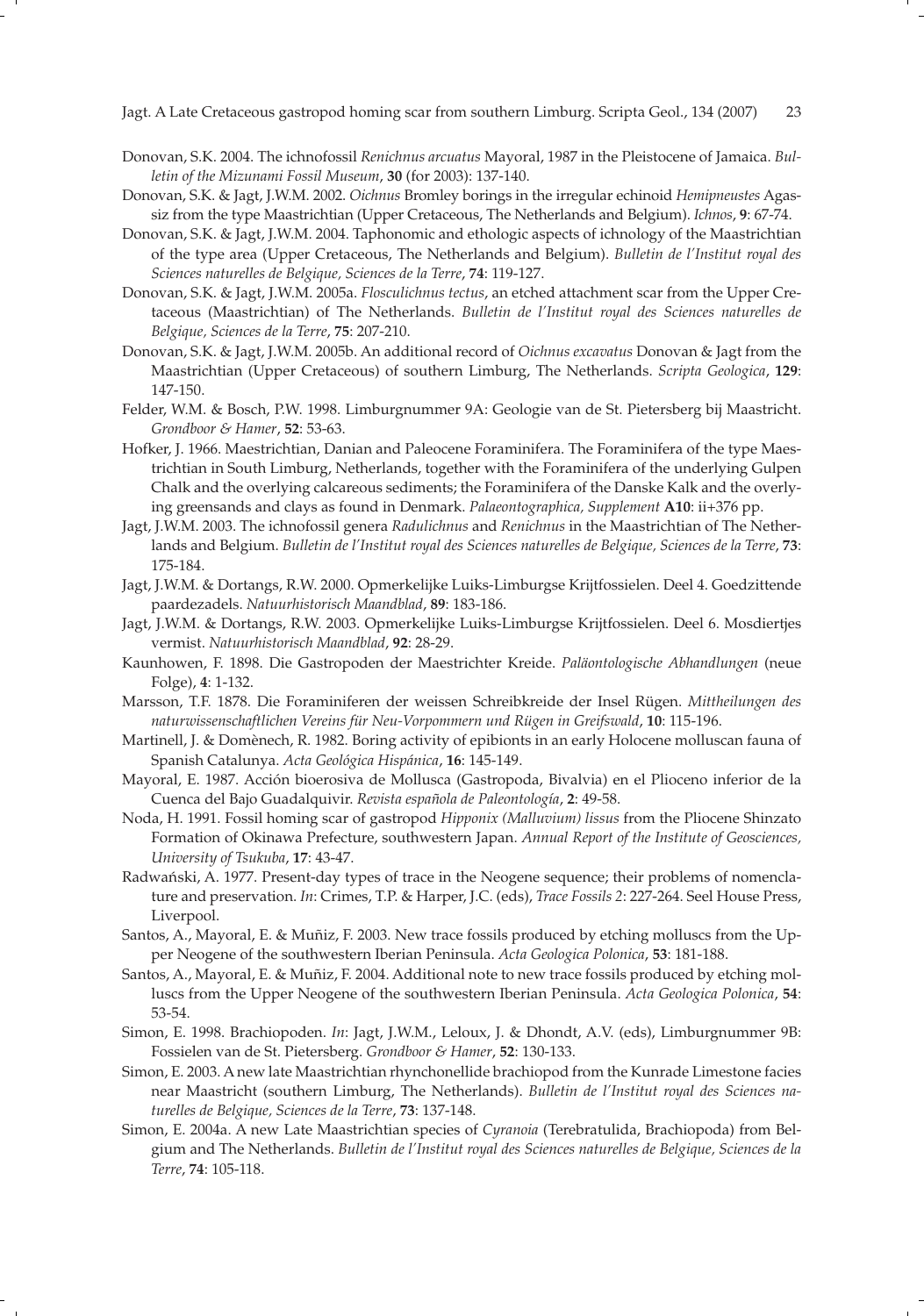- 24 Jagt. A Late Cretaceous gastropod homing scar from southern Limburg. Scripta Geol., 134 (2007)
- Simon, E. 2004b. A reappraisal of some large Late Maastrichtian brachiopods from Kunrade (southern Limburg, The Netherlands). *Bulletin de l'Institut royal des Sciences naturelles de Belgique, Sciences de la Terre*, **74** (Suppl.): 121-137.
- Simon, E. 2005. New Lower Maastrichtian brachiopods (Gulpen Formation, Vijlen Member) from southern Limburg (The Netherlands). *Bulletin de l'Institut royal des Sciences naturelles de Belgique, Sciences de la Terre*, **75**: 127-165.
- Taddei Ruggiero, E. 1999. Bioerosive processes affecting a population of brachiopods (Upper Pliocene, Apulia). *Bulletin of the Geological Society of Denmark*, **45**: 169-172.
- Taylor, P.D. & Wilson, M.A. 2003. Palaeoecology and evolution of marine hard substrate communities. *Earth-Science Reviews*, **62**: 1-103.
- Taylor, P.D., Wilson, M.A. & Bromley, R.G. 1999. A new ichnogenus for etchings made by cheilostome bryozoans into calcareous substrates. *Palaeontology*, **42**: 595-604.
- Vermeij, G.J. 1998. *Sabia* on shells: a specialized Pacific-type commensalism in the Caribbean Neogene. *Journal of Paleontology*, **72**: 465-472.
- Voigt, E. 1977. On grazing traces produced by the radula of fossil and Recent gastropods and chitons. *In*: Crimes, T.P. & Harper, J.C. (eds), *Trace Fossils 2*: 335-346. Seel House Press, Liverpool.
- Withers, T.H. 1935. *Catalogue of fossil Cirripedia in the Department of Geology. Vol. II. Cretaceous*. British Museum (Natural History), London: xiii+535 pp.